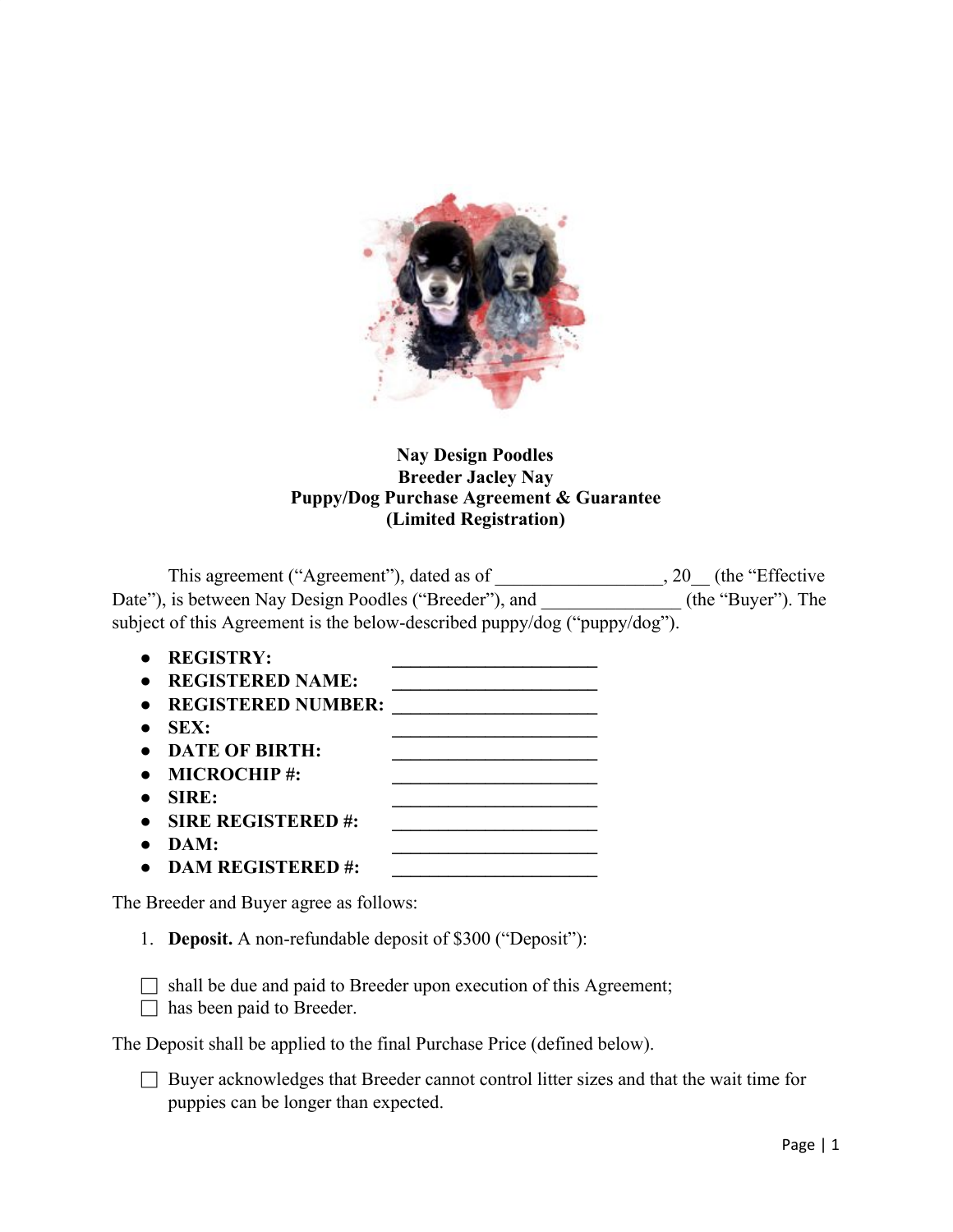$\Box$  Buyer acknowledges that the Deposit is non-refundable in all circumstances, except those expressly defined within this Agreement.

If a puppy/dog that meets Buyer's identified preferences is not available when it becomes Buyer's turn to pick a puppy/dog from the selected litter Buyer may elect to have the Deposit transferred to the next litter or have the Deposit refunded.

2. **Purchase Price.** The full purchase price of \$  $($  ("Purchase Price") is agreed with the balance due in full (a) at least 1 week before the puppy/dog is shipped via a delivery service to Buyer or (b) upon Buyer's pickup of the puppy/dog. Any shipping and handling expenses are the responsibility of and shall be paid by Buyer. All payments due under this Agreement shall be made in US Dollars and paid to Breeder via cash or Payments through Good Dog (Nay Design Poodles) or Paypal.

3. **Limited Registration.** The puppy/dog is a purebred Poodle registerable with AKC and is being sold with limited AKC registration. Breeder agrees to provide Buyer with all AKC registration papers. As such, the puppy/dog is not eligible for exhibiting in Conformation, but may compete in other performance events,such as Agility, Obedience, and Rally. The puppy/dog shall not be bred at any time and if pups are produced, such offspring will not be eligible for AKC registration.

4. **Registration by Buyer.** Buyer shall submit payment of \$38 to the Breeder at the time of pick up and the Breeder will register Buyers puppy at the time of pick up. If the Buyer is shipping the puppy, Buyer will submit electronic payment in the amount of \$38 to the Breeder and the Breeder will register the puppy prior to shipping. Breeder will submit proof of AKC registration directly to Buyer's e-mail address. Buyer will not change the puppy/dog's registration name without Breeder's prior written consent and will never remove the kennel prefix from the puppy/dog's registration name.

5. **Microchip.** Breeder will obtain a Microchip for the puppy/dog that will list two owners, one as the primary owner of the puppy/dog and one as the secondary owner. Breeder will be listed as the primary owner and will list Buyer as the secondary owner. Breeder is to remain listed as the primary owner indefinitely, with Buyer listed as the secondary owner. Buyer may only change the name of the secondary owner on the microchip with the express written consent of Breeder. In the event that Buyer removes Breeder's name from the microchip, Buyer shall pay a fee to the breeder equal to the amount of the original purchase price of the puppy/dog.

6. **Unauthorized Breeding.** The puppy/dog is being sold solely as a companion and breeding of the puppy/dog is expressly prohibited. If at any time the puppy/dog has produced any offspring,

> a. (a) Buyer must return the puppy/dog to Breeder immediately and pay Breeder \$3,000 per pup of offspring; and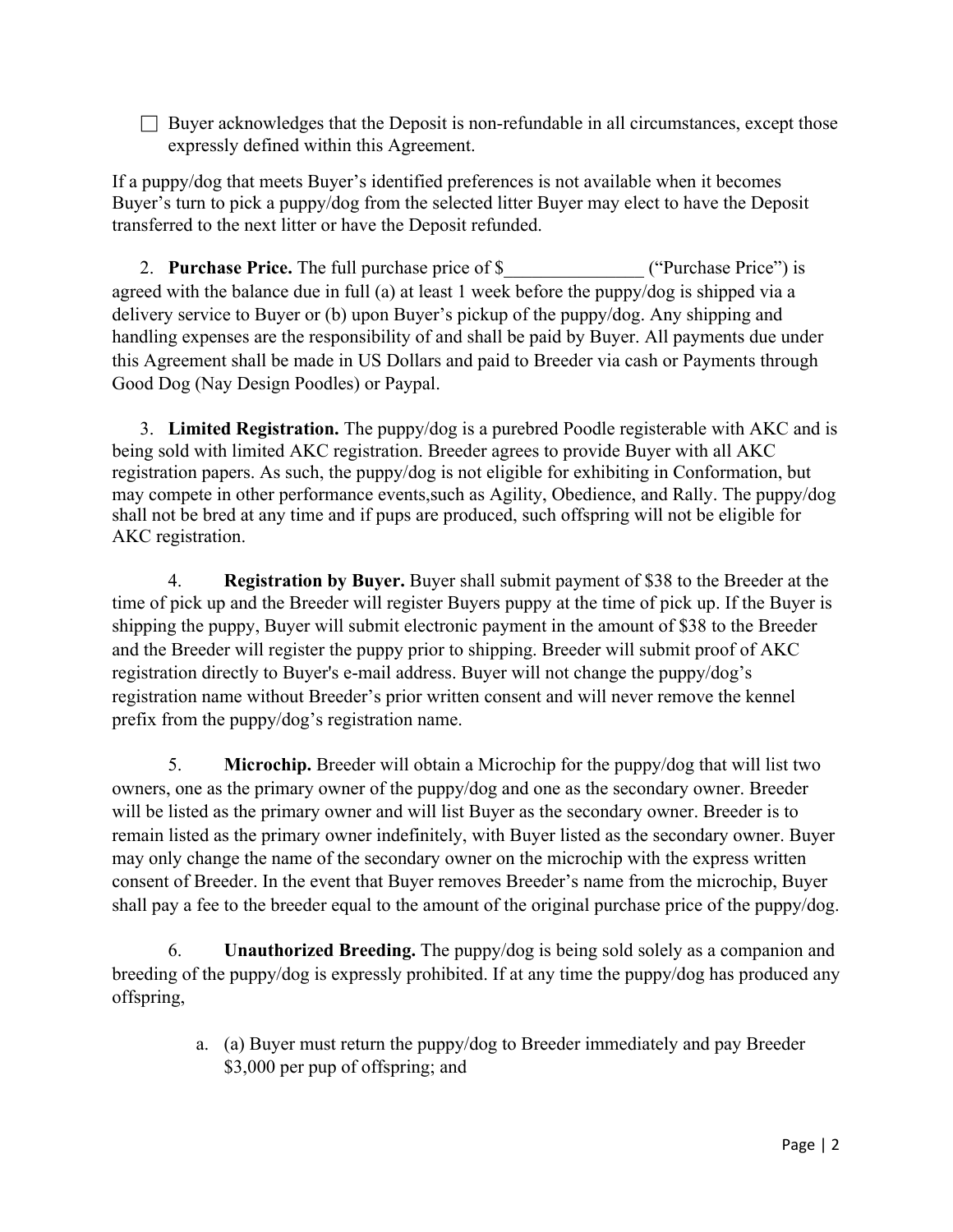- b. (b) all of Breeder's warranties set forth in this Agreement will become null and void.
- 7. **Breeder's Obligations.** Breeder represents and warrants the following:
	- a. **Ownership**. Breeder is the lawful owner of the puppy/dog and has the right to transfer ownership of the puppy/dog to Buyer. Ownership of the puppy/dog will be transferred to Buyer upon Buyer's payment of the full Purchase Price.
	- b. **State of Health; Short-Term Health Warranty.** The puppy/dog (i) was previously examined by a licensed veterinarian and was found to be in good health at that time and (ii) has had the immunizations enumerated in the health records provided to Buyer. Buyer, at its own expense, must have the puppy/dog examined by a licensed veterinarian within 72 hours of receiving the puppy/dog (the "Examination Period") for the guarantee in this section to be valid. If, within the Examination Period, a licensed veterinarian finds the puppy/dog to be unhealthy or unfit for sale, the puppy/dog may be returned to Breeder for a full refund of the Purchase Price. The veterinarian must provide a written statement deeming the puppy/dog "unfit for purchase", which must be sent to Breeder within 48 hours of the veterinary examination. The foregoing guarantee expressly excludes (x) any health issues caused by Buyer's ill-treatment, abuse or neglect, (y) any health issues that result from the puppy/dog's transportation from Breeder to Buyer and (z) all minor illnesses and health issues, including upper respiratory infections, allergic reactions, stress colitis/diarrhea, internal or external parasites or contagious viruses (including canine parvovirus), UTIs, vaginitis or umbilical hernias.
	- c. **Long-Term Health Warranty.** Breeder provides a 2-year warranty from the puppy/dog's date of birth against any debilitating congenital conditions. For purposes of this section, "debilitating congenital conditions" (i) include PRA, PRCD, VwD 1, and (ii) expressly do not include Narrow Lower Base Jaw, Bloat, or Hip Dysplasia. In the event the puppy/dog exhibits symptoms of a suspected debilitating congenital condition, Buyer must immediately inform Breeder and supply any requested veterinary records to Breeder. Breeder will be given the opportunity to take the puppy/dog to a licensed veterinarian of Breeder's choice for examination.
	- d. **Returns/Refunds.** If it is determined by a licensed veterinarian that the puppy/dog (i) was "unfit for purchase" or (ii) has a genetic disorder that is identified within the warranty periods described above, the Buyer may keep the puppy/dog and receive reimbursement for any veterinary expenses related to the illness (provided that such reimbursements will not exceed the Purchase Price amount).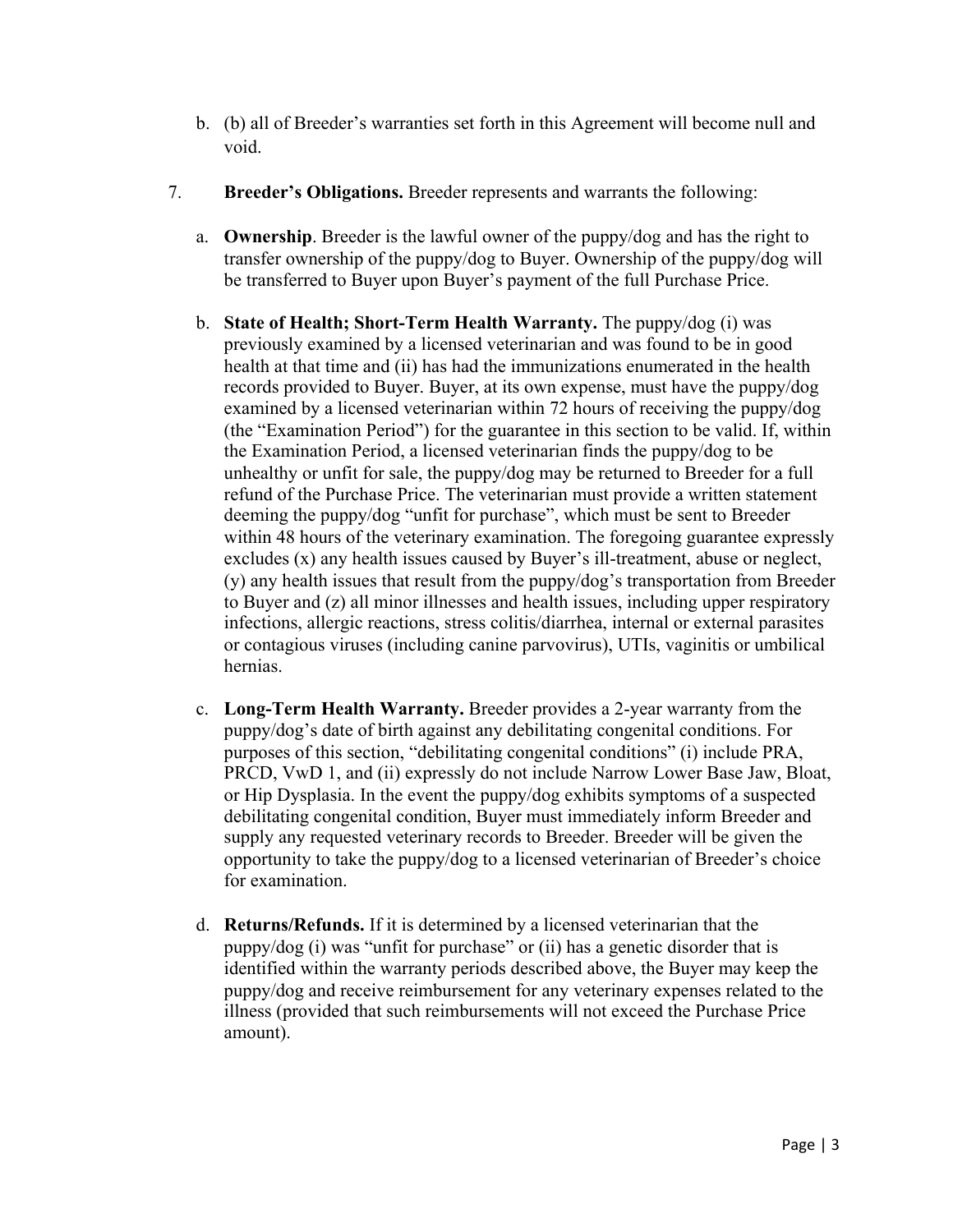- e. **No Other Warranties.** No other warranties or guarantees, expressed or implied, are made by Breeder, and the puppy/dog is sold and delivered in an "as is" condition, except as expressly and specifically set forth herein.
- 8. Buyer's Obligations. Buyer agrees to the following:
	- a. **Proper Care.** Buyer will provide good and proper care of the puppy/dog. Such care includes providing adequate housing and protection from the elements, a safe (preferably fenced) exercise area, proper grooming requirements, and proper and sufficient nutrition. Buyer will provide proper veterinary care throughout the puppy/dog's lifetime, including but not limited to, routine vaccinations and/or titers to maintain the puppy/dog's immunity to common canine diseases.
	- b. **Veterinary Care.** Buyer will also provide the following veterinary care:
		- i. routine vaccinations and/or titers to prevent common infectious diseases;
		- ii. routine treatment for internal and external parasites; and
		- iii. annual examination by a licensed veterinarian.
	- c. **Care to Prevent Orthopedic Conditions**. Buyer will also provide the following care:
		- i. Proper nutrition to support ideal growth and maintain optimum body condition. Buyer will not overfeed the puppy/dog nor allow it to become overweight;
		- ii. Proper daily exercise to maintain the puppy/dog in good condition, but no forced exercise (such as jogging) until the puppy/dog is full grown or the activity is approved by a licensed veterinarian; and
		- iii. Avoidance of stress injuries, such as not allowing the puppy/dog to jump from or over heights taller than itself at the shoulder until the puppy/dog is full grown or the activity is approved by a licensed veterinarian.
	- d. **Sale Prohibition**. Buyer is not acting as an agent in the purchase of the puppy/dog. Buyer agrees neither the puppy/dog, nor any offspring of the puppy/dog, shall be used for purposes of vivisection or research. Buyer also agrees neither the puppy/dog, nor any progeny of the puppy/dog, shall be sold by or through any commercial broker or wholesale establishment, any chain store, catalog sales house or pet store.
	- e. **Restrictions on Transfer.** If, at any time, Buyer is unable to keep or care for the puppy/dog (including upon Buyer's death or incapacity), the puppy shall be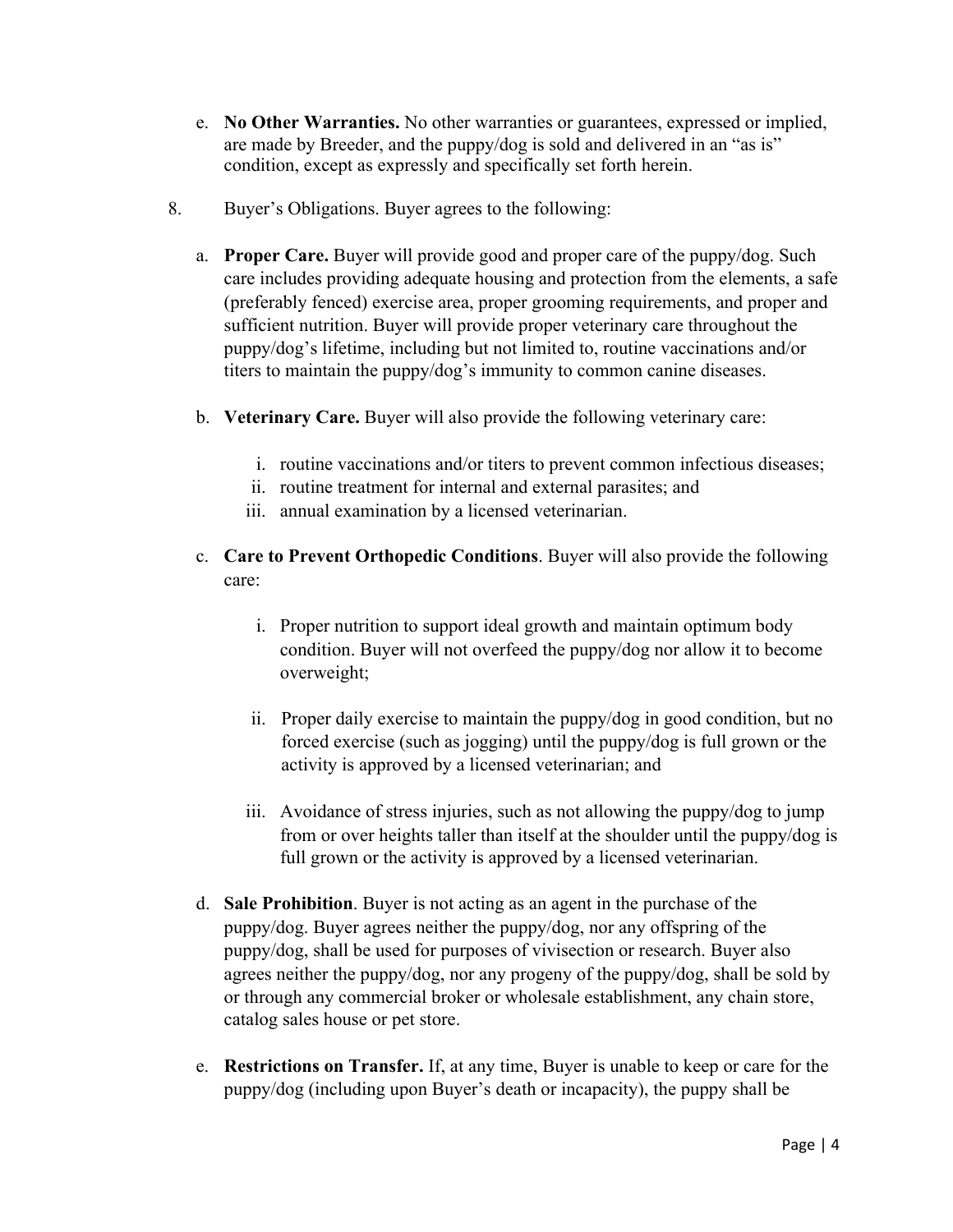returned to Breeder together with duly executed documentation transferring Buyer's ownership interest in the puppy/dog to Breeder, without any refunds or payments due to Buyer. If, following receipt, Breeder decides to rehome the puppy/dog, Breeder may elect to refund Buyer a portion of the original Purchase Price after deducting applicable maintenance, training, veterinary and other costs. Such refund amount shall be determined by Breeder in its sole discretion. Buyer acknowledges that the refund amount may be significantly less than the puppy/dog's original Purchase Price depending upon the age, training, and condition of the puppy/dog. This puppy/dog shall never be rehomed without the Breeder's consent and knowledge.

- f. **No Transfer Outside of the United States.** Buyer further agrees that the puppy/dog will not be sold to anyone residing outside of the United States without Breeder's prior written approval.
- g. **Spay/Neuter Provision.** The right to ownership of the puppy/dog is conditioned upon Buyer paying all costs and expenses to spay/neuter the puppy/dog no later than the age of 2 years and providing proof of such spaying/neutering to Breeder immediately upon completion (if requested by Breeder). In addition to such other remedies as may be available to Breeder in an action in equity and/or at law for any violation of the terms of this Agreement, Buyer will be subject to, and hereby agrees to pay, as a penalty, the sum of \$500 if puppy/dog is not spayed/neutered in accordance with this Agreement.
- h. **Breach by Buyer.** Buyer's breach of any of the foregoing obligations shall result in Breeder's warranties set forth in this Agreement being null and void.

9. **Ongoing Communications.** Both parties agree to promptly notify the other of any change of address, email or phone number. Buyer agrees to (a) maintain contact with Breeder regarding the puppy/dog at least once each calendar year, and to reply as promptly as possible to inquiries about the puppy/dog from Breeder; (b) inform Breeder of any titles completed by the puppy/dog as determined by the American Kennel Club or other registr(y)(ies) and (c) inform Breeder of any major change in the health of the puppy/dog throughout the puppy/dog's life, including, but not limited to, cancer, epilepsy, heart, eye or hearing conditions, allergies, bleeding disorders or autoimmune disease, and behavior problems particularly fear, anxiety or aggression. Buyer will, upon the natural or accidental death of the puppy/dog, promptly notify Breeder of the particulars of the animal's death.

10. **Remedy for Mistreatment.** If the Breeder feels the puppy/dog is not getting proper care and treatment, Breeder has the right to have the puppy/dog examined by a licensed veterinarian. If such veterinarian finds the puppy/dog to be a victim of ill-treatment, abuse or neglect, (a) Buyer shall pay to Breeder the amount of \$5,000 plus the cost of travel expenses to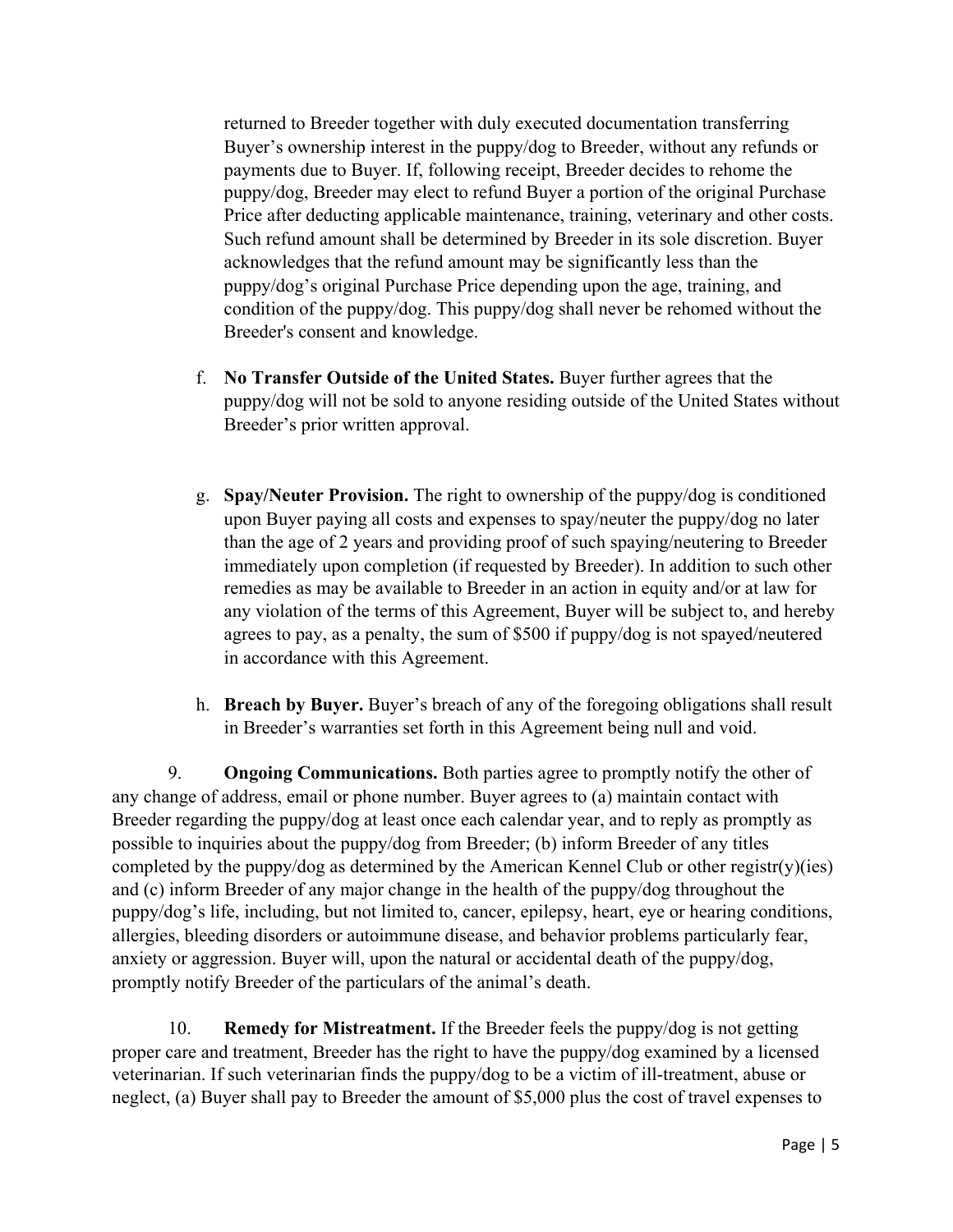account for Breeder's costs to retrieve the puppy, provide it needed care, and find a new home for the puppy/dog, among other costs associated with retrieving the puppy/dog; (b) Breeder has the right to take full possession of the puppy/dog and its duly signed AKC transfer papers/registration; and (c) all Breeder warranties herein shall become null and void. If Breeder takes possession of the puppy/dog in accordance with this section, Buyer shall not be entitled to any refunds of any payments made to Breeder.

11. **Agreement to Mediate.** If a dispute arises out of or relates to this Agreement, or the alleged breach thereof, and if the dispute is not settled through negotiation, the parties agree first to try in good faith to settle the dispute by mediation by a Good Dog mediator before resorting to arbitration, litigation, or some other dispute resolution procedure. The process shall be confidential based on terms acceptable to the mediator and/or mediation service provider.

12. **Governing Law.** This Agreement, and all matters arising out of or relating to this Agreement, shall be governed by and construed in accordance with the laws of the State of Utah without regard to the conflicts of laws provisions thereof.

## **13. Miscellaneous.**

- a. This Agreement constitutes the entire agreement between the parties regarding the subject matter herein and supersedes all prior or contemporaneous agreements, negotiations, discussions and understandings, written or oral, between the parties with respect to such subject matter.
- b. Neither party may assign, transfer, or subcontract any obligations (or rights) under this Agreement without the prior written consent of the other party.
- c. No changes, modifications or waivers to this Agreement will be effective unless in writing and signed by both parties.
- d. In the event that any provision of this Agreement is determined to be illegal or unenforceable, that provision will be limited or eliminated to the minimum extent necessary so that this Agreement shall otherwise remain in full force and effect and enforceable.
- e. This Agreement may be executed in any number of counterparts and such counterparts together shall constitute the same instrument.
- f. This Agreement may be executed by electronic signature, which shall be considered as an original signature for all purposes and shall have the same force and effect as an original signature.